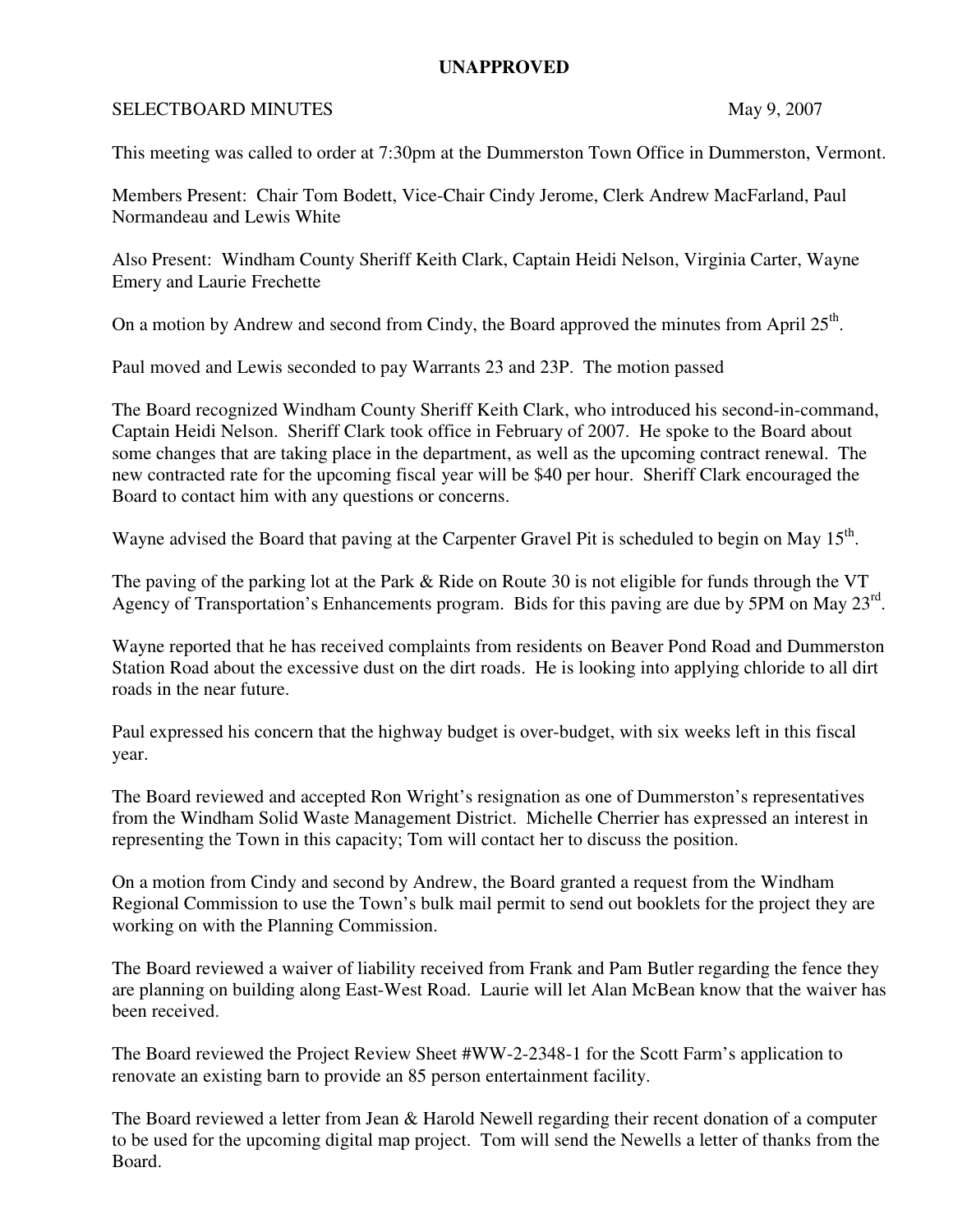Tom updated the Board on his recent conversations with Steve Dompier regarding the generator at the Town Office. Lewis will work with Steve and Frank Gallup to sort out the issues so that the generator may be utilized.

Tom spoke to the Board about the financing of the new rescue truck. It is not possible to delay the purchase until after July 1<sup>st</sup> and guarantee the current price. On a motion by Andrew and second from Paul, the Board authorized the financing of the truck at the existing price.

There was no update on the covered bridge plaque.

There was a great deal of discussion about the Animal Nuisance Control Ordinance. Cindy moved and Andrew seconded to replace the wording "dogs walked on leash by owners" with "animals". The motion failed.

Paul moved and Lewis seconded to table any further discussion; the motion failed.

Andrew moved to add "or wild animals" at the end of Section 2D. The motion died for the lack of a second.

On a motion from Andrew and second by Paul, the Board moved to table further discussion.

On a motion from Cindy and second by Paul, the Board appointed Pam McFadden as Acting Zoning Administrator.

The Board reviewed and discussed the current FY 2006/2007 Revenue and Expenditures reports. Some areas of concern are the collection of property taxes and the highway department's budget.

The Board reviewed and authorized Tom to sign the Rapid Response Plan from VT Emergency Management.

The Board scheduled their next Goals Work Session for 7PM on July 11<sup>th</sup>.

Paul spoke to the Board about the possibility of putting the Grand List and Voter Checklist on the Town's website.

The Board adjourned their regular meeting at 9:50PM and immediately convened as the Liquor Commission. Applications were received for two weddings to be held at the Scott Farm in June. Cindy moved and Andrew seconded to approve both applications. On a motion from Paul and second by Lewis, the application for the June  $2<sup>nd</sup>$  reception was amended to end at 11PM. The motion was passed as amended.

The Liquor Commission adjourned at 9:54PM; the Selectboard meeting immediately reconvened.

On a motion from Tom and second by Andrew, the Board entered Executive Session to discuss a personnel matter.

The Board came out of Executive Session at 10:13PM with no decisions being made.

There being no further business to come before the Board, the meeting was adjourned at 10:14PM.